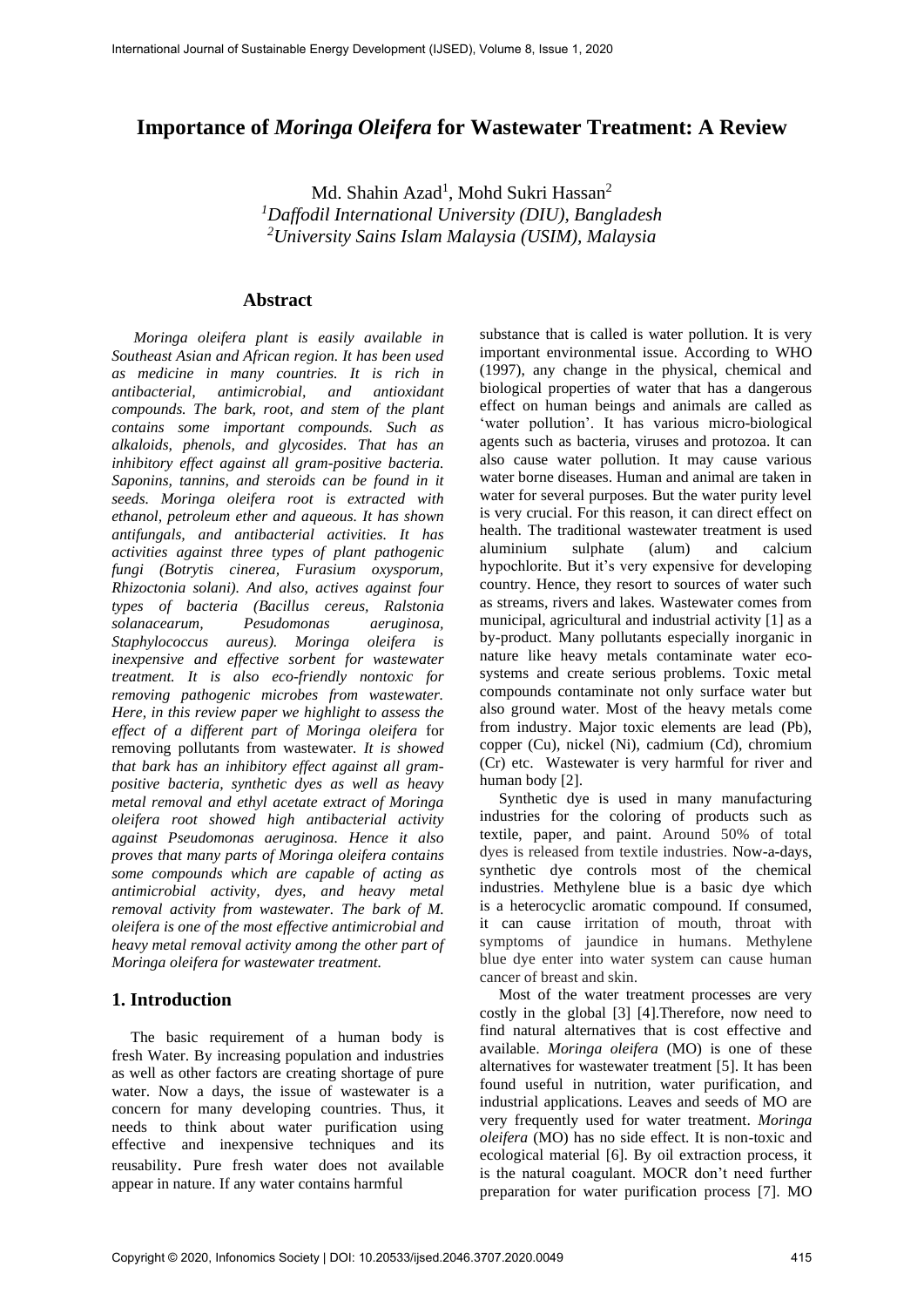seed have coagulant properties [8]. *Moringa oleifera* cake residue (MOCR) can eliminate turbidity and also some bacteria and fungi [9] from wastewater. MO seed holds antibacterial properties [16] and coagulant properties [10]. *Moringa oleifera* is called drumstick or Ben oil tree. It is another name multipurpose plant for various functions. *Moringa oleifera* have valuable effect as a medicine, nutrition, water management, among others [11]. Leaves, fruits, roots of MO are used as vegetables [12], source of vitamins [13]. *Moringa oleifera* have several antimicrobial components [14-15]. Otherwise, [16] stated that presence of polyphenolic compounds *Moringa* plant extracts have antioxidant activities. *Moringa oleifera* seed has cyanobacteriacidal activity [17]. *Moringa oleifera* leaves have both macro- and micronutrients such as β carotene, protein. It act as a natural antioxidants. Its leave hold hypolipidaemic and antiathersclerotic activities [18]. The seed also has excellent coagulation properties. *Moringa oleifera* pods have free radicals scavenging abilities [19]. The main aim of this study that the effect of different parts of *Moringa oleifera* are evaluated for removal of heavy metals, dyes and bacteria from wastewater.

# **2. Properties of MO Precursor**

*Moringa oleifera* is the most important species of this family and multipurpose trees. It is available to the sub-Himalayan tracts of south East Asia [20]. *Moringa oleifera* [20] can be used as an absorbent and coagulation. The seeds also have antimicrobial activity. The seeds of *Moringa oleifera* are conventionally used as a natural coagulant. It has strong coagulating properties. *Moringa oliefera (MO)* successfully eliminated the heavy metal from wastewater. Generally, 1% of *Moringa Oleifera* is sufficient to purify of Wastewater [21].

The activated carbon of *Moringa Oleifera* has ability to remove anionic surfactants from wastewater. Even, a very high efficiency is observed in *Moringa oleifera.* So, it has presents a promising future as water treating agent. Polluted water is the derivative from agricultural and industrial activity. Now a days in the era of globalization, many water treatment methods have been invented. But most of them were required higher expenditure [22]. Aluminum sulfate is used as unadventurous chemical coagulant. But as an alternative natural coagulant, *Moringa oleifera* seeds can be used properly. It is increased demands for the wastewater treatment day by day. Due to its availability is limited because of population pressure. It is also economical option in the reuse of water. The key goal of adsorption studies to explore effectiveness and cheaply available of *Moringa oleifera* for reducing pollutants from environmental pollution. Various parts of *Moringa oleifera (MO)* such as stem, bark, and roots

have antimicrobial activities [23]. *Moringa oleifera* leaves possesses antimicrobial and antioxidant properties due to phytochemical compounds such as saponins, flavonoids, tannins and other phenolic compounds. The existence of pterygospermin compound which act as potential antibacterial and fungicidal effects. Moreover, polypeptide of adsorbents has bactericidal property against many pathogenic bacteria [24]. *Moringa oleifera* seed has cyano-bacteriacidal activity [25]. *Moringa oleifera* root ethyl acetate extract has sensitive to Staphylococcus aureus, Proteus mirabilis. Ethanol extract show activity against *Pseudomonas aeruginosa, Staphylococcus aureu, Escherichia coli.* Aqueous extract show activity against *Pseudomonas aeruginosa*, *Staphylococcus aureus* and *E. coli*. [26].

# **3. Pretreatment, Potentiality, and Synthesis of Activated Carbon**

## **3.1. Preparation of MO bark**

*Moringa oleifera* bark is collected from natural sources then it is washed with distilled water to remove dirt from its surface and dried in an oven at 110 °C for 13 hours*.* The *Moringa oleifera* bark is reduced into smaller particle sizes using blinder. The samples are then chemically activated using zinc chloride and sulfuric acid with ratio of 1:5 for 12 hours. Then the samples are dried in the oven at 110 °C for 12 hours. It is sieved at 400μm. The precursor is placed in the furnace at 700 °C with heating rate of 10 °C/min for 60 min [27]. It is cooled in normal temperature. This activated carbon samples are washed severally with distilled water. The washed samples are dried in oven at 110 °C for 15 hours. The activated carbon samples are kept in a polypropylene bottle to avoid moisture.

# **3.2. Mo seeds preparation**

**3.2.1. Oil extraction.** *Moringa oleifera* seeds are collected from the plant. The dried seed kernels put in the oven at 40°C. It is grounded to a fine powder of approximate size 400 μm using sterile mortar and pestle. To achieve solublization of active ingredients in the seed. The soxhlet extraction method is used to extract the oil from MO [28]. Firstly, take about 10 g of MO seed powder then put into an extraction thimble. A round bottom flask is taken a 170 ml of hexane solvent. After setting up the soxhlet apparatus, the hexane solvent heat for 45 min is run and the oil is extracted. After extraction, *Moringa oleifera* Cake residue (MOCR) is collected from the thimble. It is dried in an oven at 50˚C for overnight. Once the oil is fully removed from the MO seed. There are two samples of MOCR use for water treatment. One of cake residue is called Hexane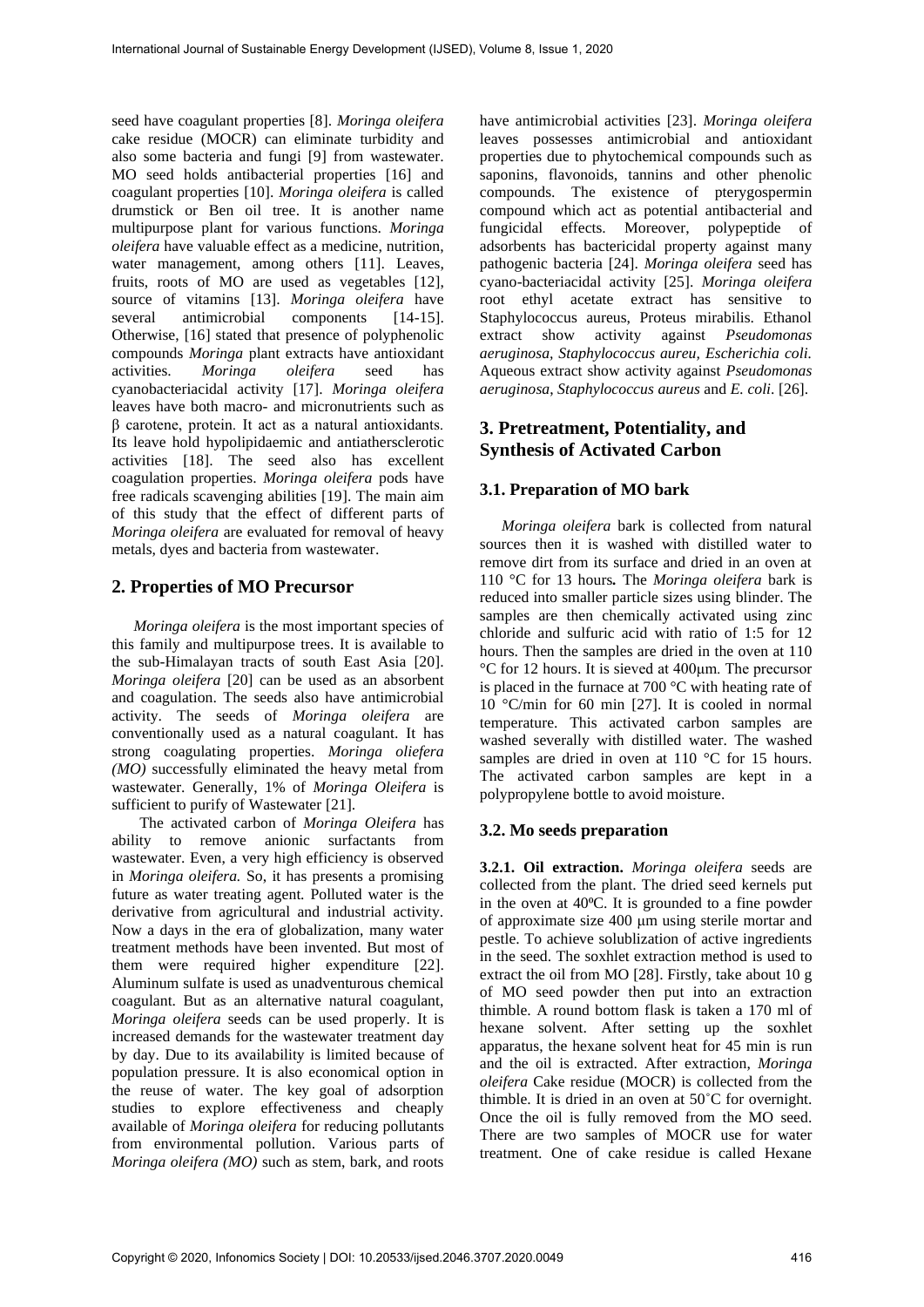Freshly Prepared (HFP). Another the second sample is stored for six months. In water treatment to study the effect of storage time on the performance of the cake residue. It is called Hexane Long Storage (HLS). The presence of oil in the MO seed would affect the coagulation activity and antimicrobial effect [29]. For this reason, the oil is extracted from the seeds. The oil content in MO seed, the bad performance of the MOCR is occurred in water treatment process.

**3.2.2 Stock solution preparation.** The stock solution is prepared by adding the distilled water to MOCR. Using a magnetic stirrer, the suspension is vigorously shaken for 30 minutes. Then it is passed through filter paper (Whatman No. 1). Fresh solutions are prepared daily. It is kept refrigerated to prevent any ageing effects. Solutions are shaken vigorously before use. Different concentrations prepare in distilled water (mg/5ml) by dissolving 50, 100 and 150 mg of the seed powder to gain 10,000, 20,000 and 30,000 mg/L with percentage of 1%, 2% and 3%, respectively.

## **3.3.** *Moringa oleifera* **(Lam.) root preparation**

*Moringa oleifera* root is taken from natural plant. It is identified and authenticated by Botanical Survey.

**3.3.1 Preparation of extraction.** The plant material has to cut into small pieces. After that dry and ground to powder. Then about 500g of powdered plant root extract with petroleum ether, ethanol, and aqueous [1:5]. At last extracts is filtered using filter paper and is evaporated for drying.

**3.3.2 Microbial strains.** Pure cultures of bacterial strains Pseudomonas aeruginosa, Staphylococcus aureus, Escherichia coli are obtained from the Department of Microbiology.

# **4. Environmental Applications and Test of MO-Derived AC**

### **4.1. Adsorption of Organic Pollutants**

There are many routes for disposing of organic pollutants like dyes into environment. Among those ways, textile industries are releasing huge amounts of toxic dyes. They are mixed with water. It can be threatened for human body and water system. Wastewater contain large amount of chemicals with synthetic dyes like methylene blue and pigments into environment, causing health problem concern. Some methods can be used for the treatment of organic pollutants. Among them, adsorption process using activated carbon is the best effective process for the

removing organic contaminants from wastewater. The good results were obtained using adsorbents of *Moringa oleifera* to the removal of methylene blue dye [30]. The activated carbon of *Moringa oleifera* has many advantages including cost effectiveness and forms of mesoporous activated carbon.

### **4.2. Adsorption of Heavy Metals**

Many heavy metals (HMs) with synthetic dyes produced industries are contained in wastewater, which have bad effects on humans and environments [31]. The main sources of toxic metals are verities industrial activities. Heavy metals are the most dangerous pollutants in the environments. According to the World Health Organization (WHO), the most toxic metals are cadmium, chromium, copper, lead, mercury, and nickel [32]. Activated carbon is huge used for toxic metal removal [33]. The binds of HM ions from wastewater are an adsorption method through electrostatic interactions [34]. There are some factors such as surface area and porosity, the solution pH and the point of zero charges of the surface, the surface functionality, and the size of adsorbing species govern the adsorption of HMs in AC.

### **4.3. Adsorption of Inorganic Anions**

Inorganic anions are another group of pollutants in wastewater which are known to be toxic and carcinogenic. The presence of these anions in ground and surface waters has resulted in severe contamination, and they can cause adverse health effects. For example, phosphate in surface water and groundwater caused water quality problems. Fluoride poses a serious threat to public health and causes dental and skeletal fluorosis. WHO limits the fluoride concentration in groundwater to 1.5 mg/L [35]. Also, water pollution occurs due to excessive discharge of nitrate  $(NO<sub>3</sub>)$  and bromide (Br<sup>-</sup>) in the environment [36–38]. Maximum limits of 50 mg/L  $NO_3$ <sup>-</sup> for adult and 15 mg/L  $NO_3$ <sup>-</sup> for infant drinking water are permitted [39].

### **4.4. Adsorption of Bacteria**

The effect of dosage of activated carbon on bacteria were studied [30]. The stem bark of agricultural products can show antibacterial activities. The number of cells for both bacteria is decreased while using adsorbents. The efficacy of activated carbon on bacteria is dose dependent. The removal percentage of *E.coli* are obtained as 29.3%, 62.7% and 87.8% respectively using 1,3,5 mg activated carbon of *Moringa oleifera* at 37 degree for 1 hour. On the other hand, the removal percentage of Pseudomonas aeruginosa incubated with 1, 3, 5 mg adsorbents are obtained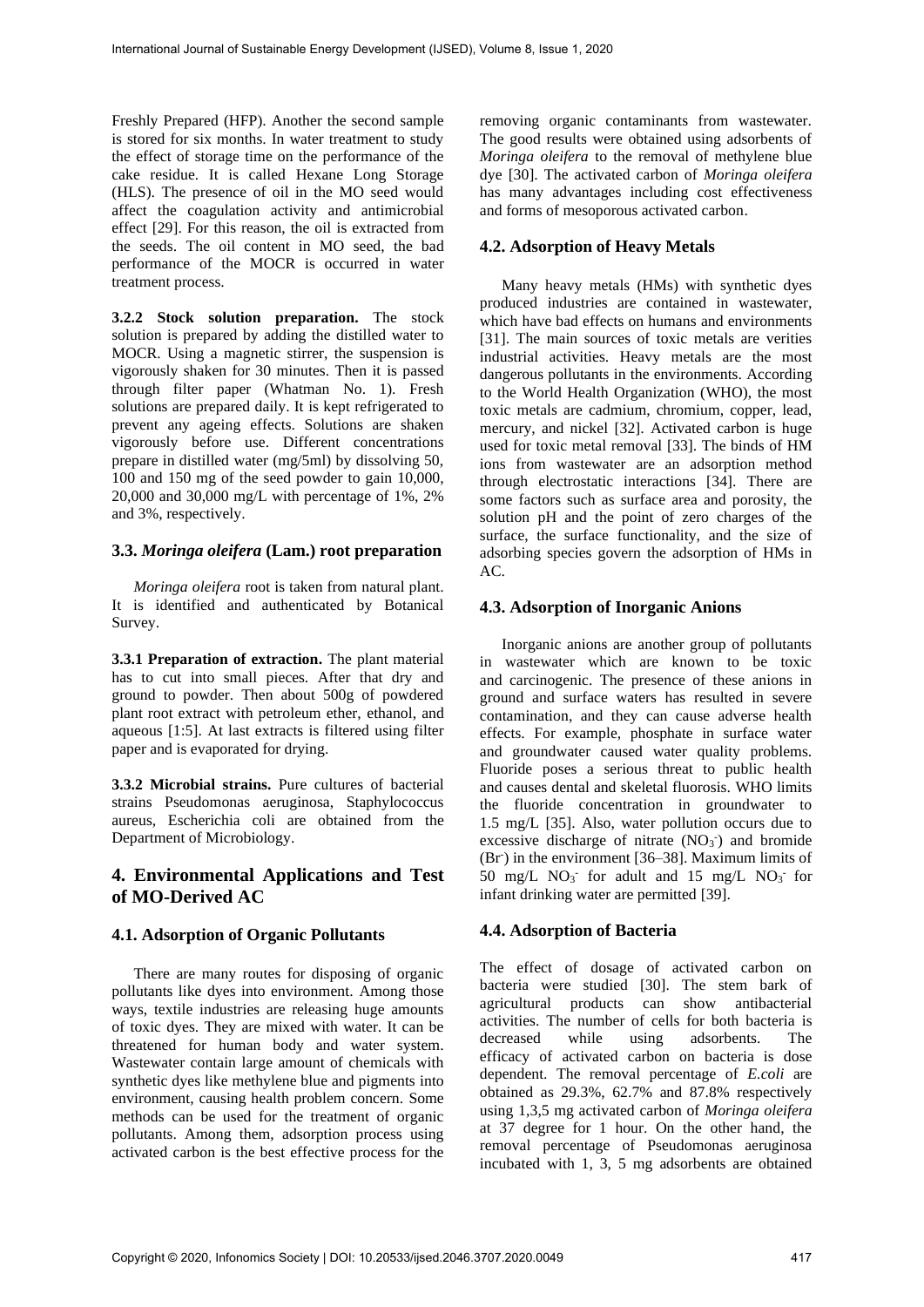as 59.8%, 74.1%and 90% respectively. *E. coli* is decreased as 98% and *Pseudomonas* is reduced as 96% using 10mg of adsorbent [30].

## **4.5. Adsorption Mechanism of Activated Carbon**

There are some important factors for heavy metals, dyes and bacteria adsorption onto activated carbon, such as (i) Van der Waals attraction, (ii) hydrogen bonding (iii) pore filling and (iv) ion exchange [30]. On the other hands, the  $\pi-\pi$  and  $\sigma-\pi$ interactions depends on the structure of MB and adsorbents. These types of interaction are less important for adsorption of MB. The surface area of adsorbents can influence the Van der Waals attraction. Generally produced activated carbon contains high surface area and pore volume. That is why pore filling happens easily in porous activated<br>carbon. Van der Waals forces and carbon. Van der Waals forces and pore filling are important adsorption mechanisms. But methylene blue (C16H18ClN3S) has high molecular weight which could not easily enter the inner pores of adsorbents. However, the nitrogen atom of methylene blue can participate in bonding as a hydrogen bond with oxygen atoms on outer surface of adsorbents. Furthermore, Methylene blue could bind with acidic groups of adsorbents by ion exchange methods. The hydrogen bonding and ion exchange methods are very vital adsorption mechanisms for methylene blue. This type of adsorption process is correlated with oxygen containing functional groups. Generally**,** methylene blue adsorption onto activated carbon is occurred by active site on the surface, film diffusion and adsorption into the interior pore of the adsorbents and monolayer build-up of adsorbate. Film diffusion is better than inter-particle diffusion in this process. There are several factors which affect the adsorption process.

### **4.6. Antibacterial tests**

About the cells  $(1.15x10^7)$  of *E. coli* and (1.73x10<sup>7</sup> ) of *Pseudomonas aeruginosa* are mixed with activated carbon (1, 3, 5, 10mg) of *Moringa oleifera* respectively. These mixtures are incubated at 37<sup>0</sup>C with agitation for 1 hour and after then centrifuged for 5 min. After separating, it is then placed onto nutrient agar of disks to determine the number of bacteria. All disks are placed into the incubator at  $37^{\circ}$ C for 24 hours. After incubation, the number of bacteria are counted using magnifying glass [30].

#### **4.7. Heavy metal removal measurement**

The heavy metal removal test is done by using a Atomic Absorption Spectrometer (AAS). A series of

calibration solution of heavy metals such as copper, and cadmium are prepared from standard stock solution (1000 mg/L). Each of the metal solution is prepared with 4 different concentrations of 1 to 5 ppm [27].

## **5. Future Prospects**

Different methods have been implemented to prepare activated carbon from different part of MO for the adsorption of different organic pollutants, heavy metals, and micro-organism from aqueous solutions. There are several concerns that need to be addressed to utilize low-cost AC for removing pollutants from wastewater.

Future research should be focused on the following:

• Regeneration of used AC and proper disposal systems should be improved.

• There are needed to test the AC of MO under real field conditions.

• The mechanism of pollutant removal using MOderived AC should be given more focus to obtain a clear understanding.

• The commercial production system should be developed.

• A proper new system for regeneration needs to be advanced.

## **6. Conclusion**

The different part of *Moringa oleifera* show good removal activity against heavy metals, dyes and bacteria. As bioactive compounds from *Moringa oleifera* bark and root could assist as natural antimicrobials source. MOCR is a good coagulant for wastewater treatment. It can successfully reduce bacterial growth for wastewater samples. *Moringa oleifera* have more activities against bacterial and fungal growth. These results can be attributed for phytochemical compounds in these extracts. Aqueous and ethanol seed extracts of *Moringa oleifera* had more activities against bacterial and fungal growth. The seeds of *Moringa oleifera* can be used as an antibacterial and antifungal agent against the tested micro-organisms. Increasing population, economic activity and industrialization have demand for fresh water. Water resources are threatened not only by lowly management but also by environmental degradation. *Moringa oleifera* are shown auspicious result in the clarification of wastewater. The bark of *Moringa oleifera* can successfully remove the heavy metals, methylene blue, *E.coli* and *P. aeruginosa* from wastewater. Overall, 1% of (MOCR) is enough to remove heavy metals from Wastewater. *Moringa oleifera* bark has inhibitory influence against gram positive bacteria. The bark of *Moringa oleifera* are one of the most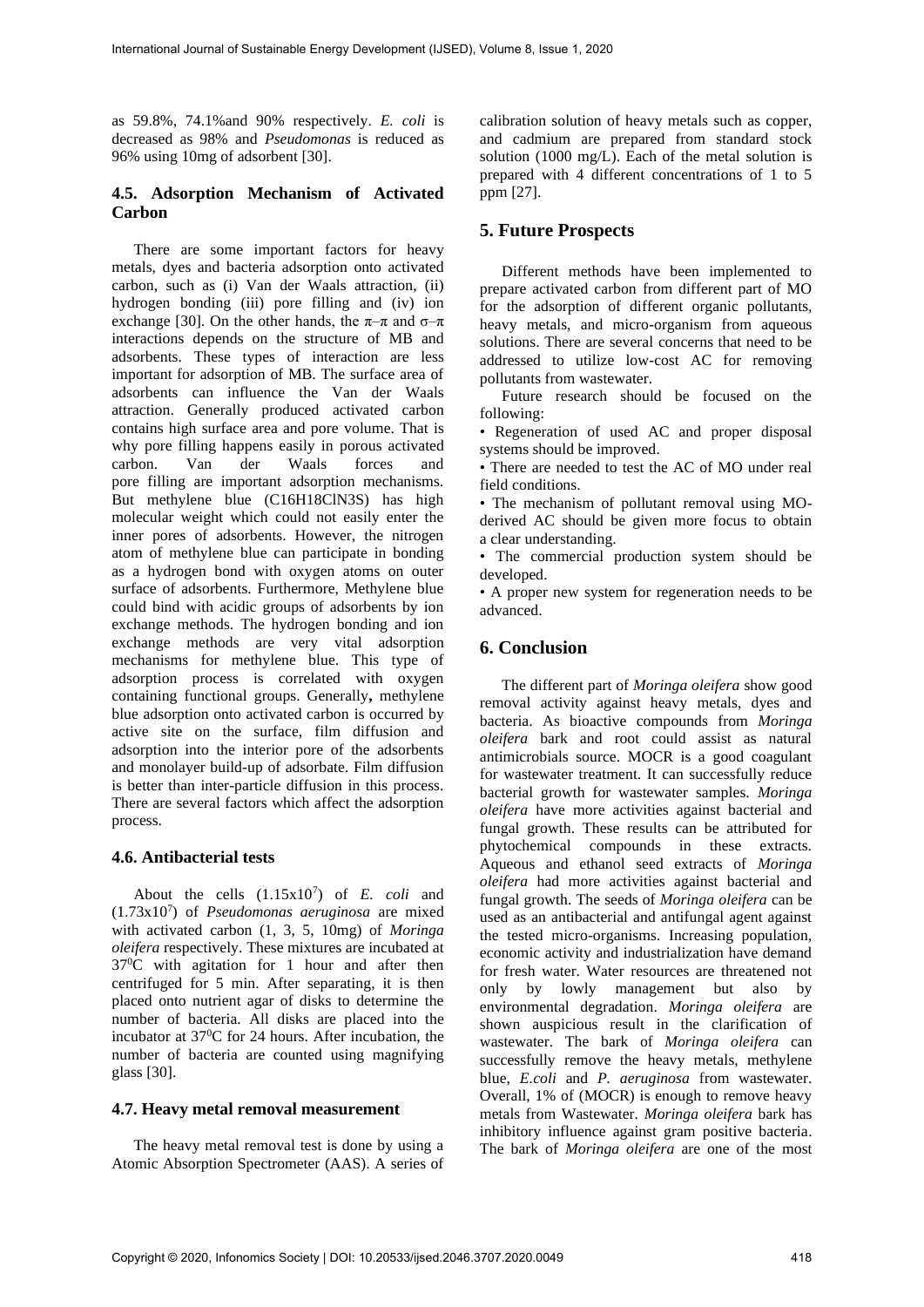effective antimicrobial activity amongst the other part of *Moringa oleifera* for wastewater treatment. Moreover, the mechanism of bacteria removal is not yet clear. Hence, further research is needed. So, the verities part of *Moringa oleifera* can be used as an vital adsorbents for wastewater treatment.

#### **7. References**

[1] T.G. Ellis, "Chemistry of Wastewater", Environment and Ecological Chemistry, (2004), 2.

[2] M.G. Arafat, and S.O. Mohamed, "Preliminary Study on Efficacy of Leaves, Seeds and Bark Extracts of Moringa oleifera in Reducing Bacterial load in Water", International Journal of Advanced Research, . (2013), 1, 124-130.

[3] R. Joshua, and V. Vasu, "Characteristics of Stored Rain Water and Its Treatment Technology Using Moringa Seed", International Journal of Life Science and Pharma Reviews, (2013), 2, 155-174.

[4] K.A. Ghebremichel., K.R. Gunaratna, H. Henriksson, H. Brumer, and G. Dalhammar, "A Simple Purification Activity Assay of the Coagulant Protein from Moringa oleifera Seed", Water Research, (2005), 39, 2338-2344.

[5] M. Lea, "Bioremediation of Turbid Surface Water Using Seed Extract from Moringa oleifera Lam. (Drumstick) Tree", Current Protocols in Microbiology, (2010), 16, 1G.2.1-1G.2.14. http://dx.doi.org/10.1002/9780 471729259.mc01g02s16

[6] J.H.O., Onyuka, R. Kakai, P.F. Arama, and A.V.O. Ofulla, "Comparison of Antimicrobial Activities of Brine Salting, Chlorinated Solution and Moringa oleifera Plant Extracts in Fish from Lake Victoria Basin of Kenya", African Journal of Food, Agricultural, Nutrition and Development, (2013), 13, 7772-7788.

[7] E. Arnoldsson, M. Bergman, N. Matsinhe, and M.K. Persson, "Assessment of Drinking Water Treatment by Using Moringa oleifera Natural Coagulant", Vattern, (2008), 64, 137-150.

[8] N. Vikashni, Matakite, M., Kanayathu, K. and Subramanium, S. (2012) Water Purification Using Moringa oleifera and Other Locally Available Seeds in Fiji for Heavy Metal Removal. International Journal of Applied Science and Technology, 2, 125-129.

[9] A.P. Meneghel, Jr. C.G. Affonso, R. Fernanda, D.C. Douglas, C.A. Lindino, and L. Strey, "Biosorption of Cadmium from Water Using Moringa (Moringa oleifera Lam.) Seeds", Water, Air, & Soil Pollution, (2013), 224,1383.

[10] P.P. Ndibewu, R.L. Mnisi, S.N. Mokgalaka, and R.I. McCrindle, "Heavy Metal Removal in Aqueous System Using Moringa oleifera: A Review", Journal of Material Science and Engineering, (2011), 6B, 843-853.

[11] RN. Bennette, FA. Mellon, N. Foidl, JH. Pratt, MS. Dupont , L. Perkins, PA. Kroon, J. Agric. food chem., (2003), 57:3546-3553.

[12] Siddhuraju P, Becker K, J .Agric. Food Chem.2003, 51:2144–2155.

[13] PS. Lalida, R. Thidarat, SL. Vannajan, D. Srisulak, J. of Med. and Bioengine. (2013),(2):163-167.

[14] F. Fozia, R. Meenu, T. Avinash, K. Abdul Arif, F. Shahila, J. of Med. plants Res., (2012), 6(27): 4368-4374. doi:10.5897/JMPR12.279.

[15] SS. Bako, JU. Okere, AC. Etonihu, Y. Mohammed, OA. Olanisakin, BO. Atolaiye, PC. Mau, Raw materials research and development council: Moringa - A national<br>crop for economic growth and development, crop for economic (2010),107114.

[16] JA Torres-Castillo, SR. Sinagawa-García, GC. AB. López-Flores, EL. Sánchez-González, VE. Aguirre-Arzola, RI. Torres-Acosta, E. Olivares-Sáenz, E. Osorio-Hernández, A Gutiérrez-Does, Inter. J. of Exp. Bot., (2013), 82:193-202.

[17] M. Lurling and W. Beekman, "Anti-cyanobacterial activity of Moringa oleifera seeds", Journal. Appl. Phycol, 22(4), 2010, 503-510.

[18] C. Pilaipark, K. Panya, S. Yupin, P. Srichan, NP. Morales, P. Laddawal R.Piyanee ,S. Supath , and PS.Klaiupsorn, "The in vitro and ex vivo antioxidant properties, hypolipidemic and antiatheroscleortic activities of water extract of Moringa oleifera (Lam.) Leaves", Journal of Ethanopharmacology, 116, (2008), 439-446.

[19] S. Kumar, D. Kumar, N. Singh and BD. Vasisht, "In vitro Free Radical Scavenging and antioxidant activity of Moringa oleifera pods", Journal of Herbal Medicine and Toxicology, 1(2), 2007, 17-22.

[20] K. Prabhu, K. Murugan, A. Nareshkumar, N. Ramasubramanian, & S. Bragadeeswaran, "Larvicidal and repellent potential of Moringa oleifera against malarial vector, Anopheles stephensi Liston (Insecta: Diptera: Culicidae)", Asian Pacific Journal of Tropical Biomedicine, (2011),1(2), 124–129.

[21] N. A. Eman, C. S. Tan, & E. A. Makky, "Impact of  $&dt i>gt; Moringa$  oleifera $&dt i>gt;$  Cake Residue Application on Waste Water Treatment: A Case Study", Journal of Water Resource and Protection, (2014), 06(07), 677–687.

[22] R Joshua, & V. Vasu, "Characteristics of Stored Rain Water and Its Treatment Technology", Int. J. LifeSc. Bt & Pharm. Res., (2013), 2(1), 2250–3137.

[23] C. T. Lockett, C. C. Calvert, & L. E Grivetti, "Energy and micronutrient composition of dietary and medicinal wild plants consumed during drought. Study of rural Fulani, Northeastern Nigeria", International Journal of Food Sciences and Nutrition, (2000), 51(3), 195–208.